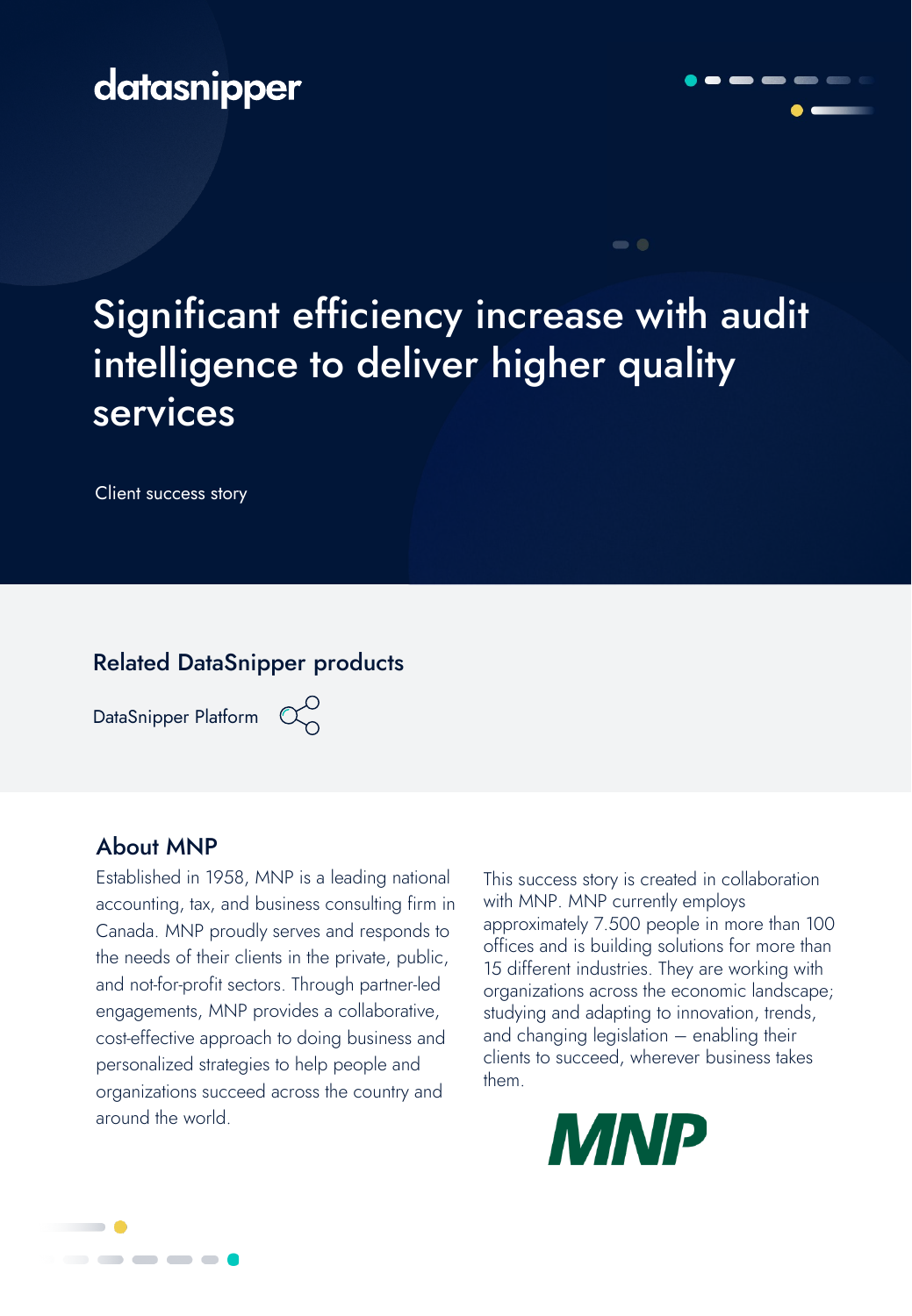# datasnipper

### Challenge

Increased audit complexity, remote working, digitalization, and the constant push for audit quality and efficiency are drivers for audit firms to change the way they operate today. As audit regulations are becoming stricter, standardization of audit processes becomes essential. Teams need to document their workflows in a standardized way to meet the regulator demands, which pushes firms into the challenge of adopting new ways of work driven by technology and automation. The need for automation rises as practitioners are constantly facing repetitive and manual tasks that are prone to errors, preventing from focusing on high-risk areas. However, firms need a level of flexibility to support the needs of individual clients and embrace a work environment that offers diverse, challenging, and impactful work. How can MNP make use of the technology to identify risks and move towards advanced automation while increasing overall audit quality and efficiency?



*DataSnipper provides significant efficiency improvements in engagement workflows. We have more time to focus on high-risk areas, supporting our clients' individual needs. The ease of use of DataSnipper platform allowed us to quickly implement the tool to our team!*

 $\begin{array}{c} \bullet \end{array} \begin{array}{c} \bullet \end{array} \begin{array}{c} \bullet \end{array} \begin{array}{c} \bullet \end{array} \begin{array}{c} \bullet \end{array}$ 

Jeremy Beltgens, Senior Manager, Assurance at MNP

#### **Solution**

 $\blacksquare$ 

-----

MNP's mission is to offer "tailored services to meet client needs, to take advantage of opportunities and to minimize risk". In line with their mission, documenting evidence in a standardized way and replacing repetitive manual tasks that are prone to errors with automation allow MNP to increase audit efficiency and quality. This way, practitioners have more valuable time to focus on what really matters, making a real impact by supporting the needs of individual clients. To build along this journey, MNP adopted DataSnipper. DataSnipper is an intelligent audit platform within Excel that improves the speed and quality of audit procedures. Primarily used on their Test of Detail procedures, MNP uses DataSnipper to automate their audit procedures, while practitioners always stay in control. By providing structured and detailed documentation in Excel, DataSnipper's ease of audit evidence traceability helps MNP to meet strict regulator demands. DataSnipper helps create an impactful workspace for next-generation auditors; and is a key step towards MNP's mission to having more time to support the needs of individual clients.